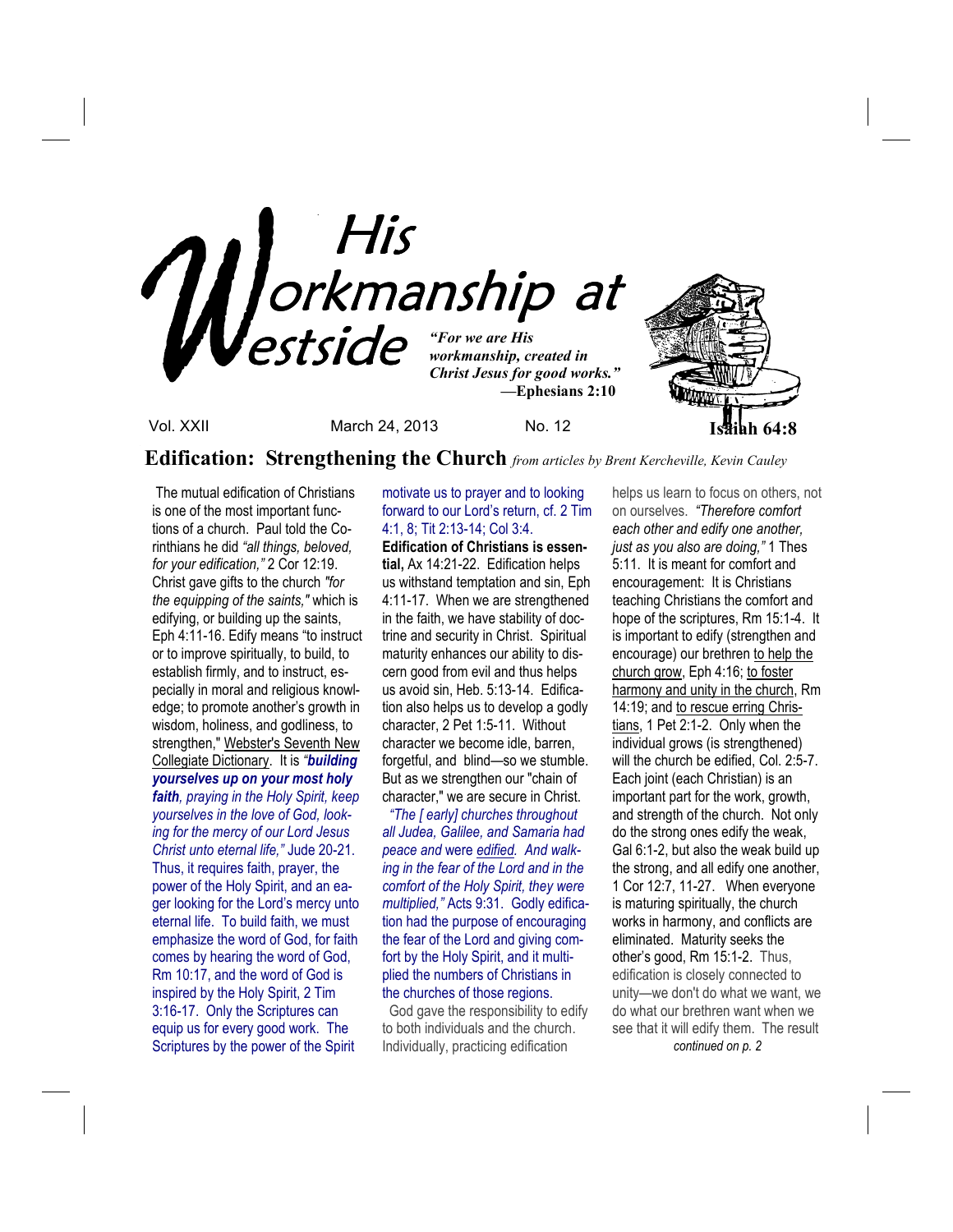## **Edification:** *"...Let all things be done for edification."* **—1 Corinthians 14:26**

is unity and glorifying God. It takes love to edify, 1 Cor 8:1. We focus on other Christians, not on ourselves.

**Edification also refers to the many** tasks that a church undertakes to foster spiritual growth of its Christians and unity within that church. The church has a responsibility to minister to its own. Some among the saved may be tempted to leave Christ and His church and return to the world, 2 Pet 2:20-22. The church's duty is to rescue them before it is too late, cf. Jas 5:20. When Paul admonished the Corinthian church about their disorderly conduct when they used spiritual gifts in their assemblies, he said, *"let all things be done for edification,"* 1 Cor 14:26. The church in Corinth was to do things that would edify the entire congregation. Paul said that when we come to the unity of the faith, no longer tossed to and fro, and are speaking the truth in love, this *"causes growth of the body for the edifying of itself in love,"* Eph 4:11-16.That was why Christ gave the church apostles, prophets, evangelists, pastors, and teachers, for maturity and unity in the faith. Thus, edification is closely related to unity in the church: *"Let us pursue the things which make for peace and the things by which one may edify another,"* Rm 14:19. A **church edifies its members in many ways**:

♥ By **assembling** together, 1 Cor. 14:26. All things done in the assembly must be done for building up the church—for helping the individual Christians grow in Christ. Our singing is meant to build each other up. Our sermons and classes are to be based on the Scriptures and are meant to build each other up. Assembling together is one of the many ways we urge one another to love and good works. "*And let us consider one an-*

*other in order to stir up love and good works*, *not forsaking the assembling of ourselves together, as is the manner of some, but exhorting one another, and so much the more as you see the Day approaching."* Heb 10:24-25 (19-27). ♥ When we assemble, we **worship** together. We must come together in an effort that is not selfish—our purpose is to bring praise, honor, and devotion to our great Lord. And worshiping also edifies and encourages one another. Our singing builds us up and helps us remember: *"Let the word of Christ dwell in you richly in all wisdom, teaching and admonishing one another in psalms and hymns and spiritual songs, singing with grace in your hearts to the Lord,"* Col 3:16; see also Eph 5:18-21 (speaking in hymns, singing, making melody in your heart to the Lord, giving thanks, and submitting to one another are all designed by God to build us up in faith and unity). Our singing is meant to build each other up. We must participate in worship, because we are part of the Lord's body and because we assemble together to encourage one another. We are never an audience, spectators watching others perform or make a presentation—because we all are doing our part to encourage the brethren. All of our worship is edifying. Glorifying God together truly builds us up. Our praise to God is done in a way that we as worshipers are built up and the words that we are saying strengthen one another. Even our public prayers should be edifying, 1 Cor 14:26-27. When we pray, it is not just a matter of spending a minute or two saying some words—it is our opportunity to pray for one another to be strengthened and edified. When a talk is given for the Lord's supper, we are glorifying the work Christ has done and encouraging each of us to

focus on His saving grace, remember our sins, and dedicate ourselves to His return. A sermon is not a thirty minute time filler, an entertainment presentation, or comedic act. Preaching is words of truth that will strengthen us so we can be better servants. It is the wisdom of God, 1 Cor 1:18-21. We must all place great effort into edifying all who participate. *"Let all things be done for edification."* God all the more shows why we need to be present as much as possible. Strengthening and encouragement can only take place when we are assembling together as Hebrews 10:25 tells us. ♥ When we assemble together, we **teach** one another and are taught, Ax 11:23, 26; 20:28, 32. Sermons and classes based on the scriptures are meant to build each other up. It is a tool for strengthening us: *"So now, brethren, I commend you to God and to the word of His grace, which is able to build you up and give you an inheritance among all those who are sanctified,"* Ax 20:32; see also Col 2:6-7. There is never too much time spent in teaching the word of God. The more each of us knows about God's word, the more it can affect our lives and

 Teaching edifies and encourages us to: ● Grow in grace and knowledge of truth, 2 Pet 3:18; ● Become more like Jesus Christ, Eph 4:11-16; Rm 8:29; • Produce and assume the fruit of the Spirit, Gal 5:22-25; Eph 5:9; Jn 15:1-8; ● Put on the whole armor of God, Eph 6:10-18, 2 Cor 6:7; 1 Thes 5:8-11; and ● Abound in love *"in knowledge and all discernment,"* Phil 1:9; 1 Thes 3:12; 2 Cor 8:7.

strengthen us to be better servants.

♥ **Our speech** is another way that we build one another up in the holy faith. Speaking the words of God edifies the whole church, 1 Cor 14:3-4, 12. The *continued on p. 3*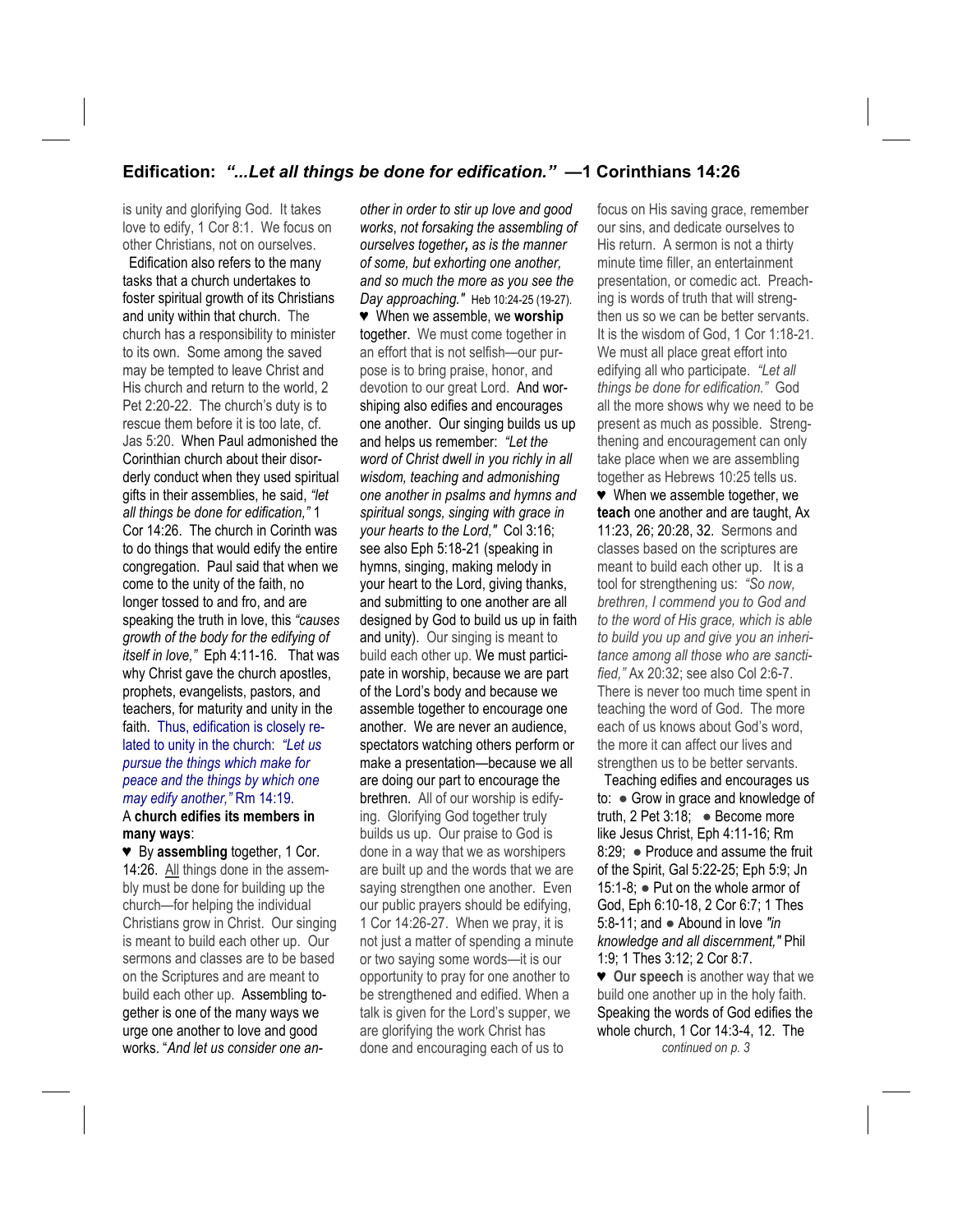

with all the fullness of God." —Ephesians 3:19

**Edification of the Saints** *from p. 2*  Corinthians wanted spiritual gifts for pride, but Paul exhorted them that they were purposefully given by God for the edification of the church. What did spiritual gifts do? They revealed and confirmed the word of God. Today, that word has been revealed and confirmed, but not all of it to everyone—some Christians know much more about the Bible than others. We need to continue "revealing" the word and building up each other's faith in that word. Each of us is charged to speak to one another so that we can be encouraged. We can use our lips to speak about spiritual things and take advantage of the opportunities to mention God's word, the difficulties we may have in serving Him, questions we have about God's will in our lives, and any other spiritual topic. When we get together for socializing, we grow our relationships and even more so if we speak about God at those times.

 *"Let no corrupting talk come out of your mouths, but only such as is good for building up, as fits the occasion, that it may give grace to those who hear,"* Eph 4:29 ESV. Our words should not tear others down, but build them up and impart grace. Our words must strengthen others spiritually. Our speech is to be seasoned with grace, so we can edify, Col 4:6; 1 Pet 4:10. In order to edify, we must be just as careful about what we do not say as

# Discipleship Here At Home

what we do say. When we say things that are critical or harmful of others, complain about what others are doing, engage in gossiping, whisperings, and backbiting, we tear others down spiritually. Not only do we forfeit our own soul, but we also endanger another soul. Even careless words can corrupt others' minds.

♥ A church that exercises proper **discipline**, Rm. 16:17-18, edifies its members. It removes those elements which destroy spiritual growth, 1 Cor 5:7, and it produces a proper respect for the Lord, Ax 5:11, 14. *Enemies of the cross cannot edify the body!* ♥ We edify one another through **love,**  Eph 4:16; 1 Cor 8:1; 13:4; Rm 15:2; 1 Thes 5:12-14; 1 Pet 4:8-10. When we are willing to give ourselves for others, think of others before ourselves, and submit ourselves one to another, we exhibit love, and this builds the church. *"Knowledge puffs up, but love edifies,"* 1 Cor 8:1. Take our focus off self and place it on the needs of others to strengthen them. Serving others impacts their lives. We have the blessed opportunity to show the love of God. **Local churches edify when every member does his part.** Edification begins with the individual. A local body of Christ is doing the work of edification when each of its members does his share. When members assemble together, teach the word, speak the truth in love, build others up, and love one another, then we edify. The primary responsibility of edification falls upon each individual. We cannot shirk our duties or try to create some organization to do the work for us. We are told to do these things ourselves. When everyone does his/her part in edifying others within the local church, we get a beautiful picture of peace and harmony, Eph 4:16. When the body is edified, more souls will be saved. Good edification affects evangelism. When each Christian is strong, more of the lost will be brought to Christ.

*REJOICE!* **Janice Spagnola** was baptized into Christ last Monday night. She is the 86-year-old mother of **Gina Elliott**, who was baptized last Oct. 31. Janice lives next to Gina at 12533 E. 31st Ave, Aurora, 80011, 303-766-7687. *Bereaved* A memorial service for **Gail** 

**Storatz**, Gary Boyd's sister, is planned for 4/12 or 13. Send cards to her son: **Zac Storatz**, 7420 E. Quincy Ave, Unit 305, Denver 80237.

**PRAY FOR healing, protection, help, and comfort here & away Samantha Harrod**—surgery Wed to remove pilonidal cyst at base of spine **Mark Campbell**—full recovery expected from "brain bruise"; respiratory testing at Nat'l Jewish after pneumonia complication **Matt Reames**—VA unable to insert shunt to drain fluid from his brain (hydrocephalus), the cause of Matt's headaches and blurred vision; pray for VA speed **Madge Wallace—**lung cancer; radiation ended; new chemo starts in two weeks **Judy Strand**'s son **Joe Huff**—recurrence of neurological symptoms, black-outs, from brain injury he suffered in a 2007 car accident **Rod Green**—recovery from pneumonia **Pat Campbell**'s mother, **Ruth Hice** blood transfusion for anemia last week

 **CHRONIC CONDITIONS Logan Corray; Rocco Sangellino Jr; Addison Tope; Pat Wilkes**—asthma **Pearl Chapman**—leg pains; pancreatitis **Nell Free—**heart; spinal pain **Autumn Hadders—**epilepsy **Kirk Johnson—**worsening MS; housebound in cold weather and needs help **Menards—**age; **Lloyd**, diabetes; **Virginia,** now legally blind from rapid macular degeneration; high BP **Lynda Szymanski**—COPD, lung

*Job concerns* **Andrew Tope** and **Frank Savarese** are seeking jobs. **The Menards'** son is out of work. *Expecting* **Marie Carlson**—-July 1 girl

*+#+#+#+#+#+#+*